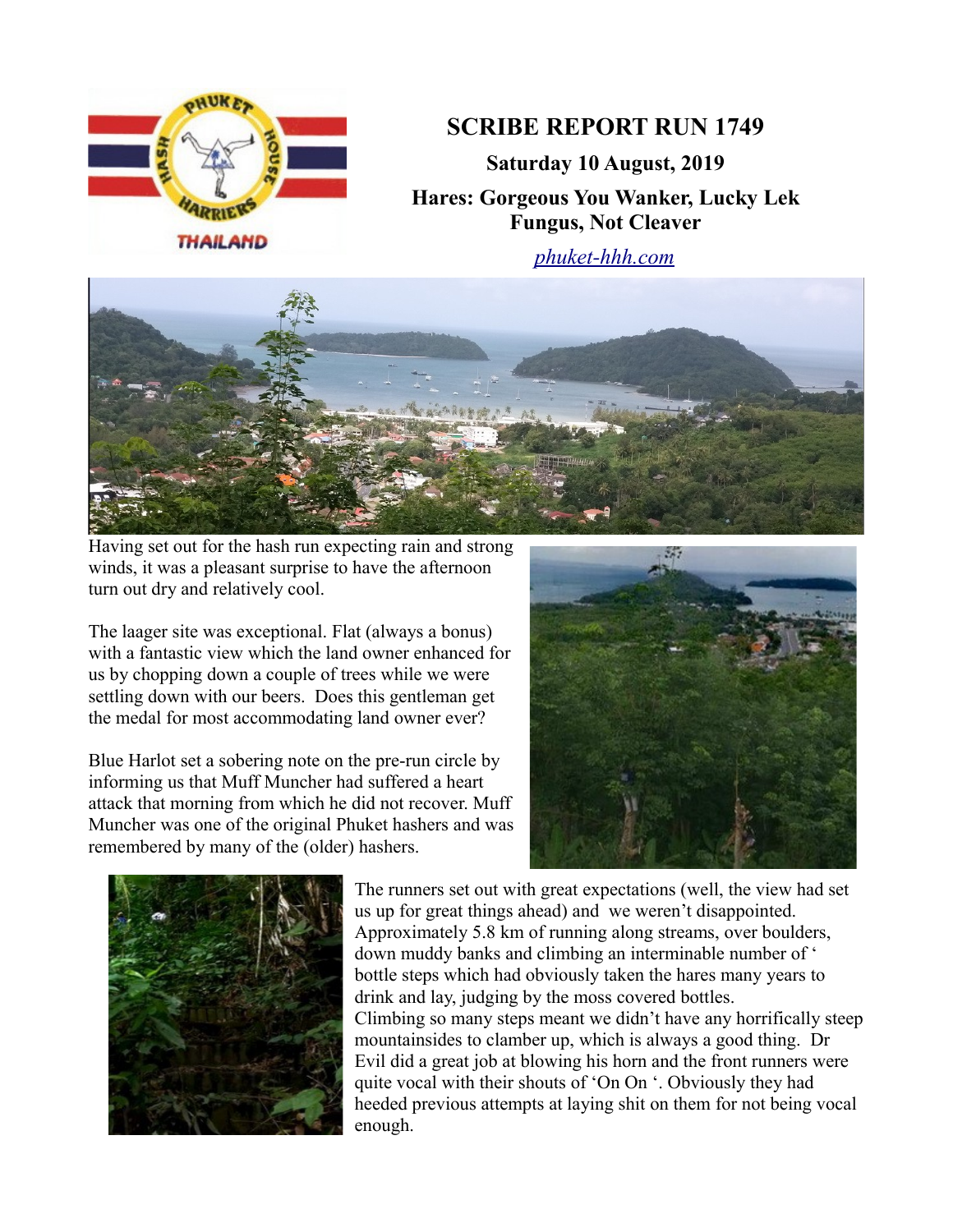On approaching the laager I was heard to comment 'what? We're here already ?' Always the sign of a great run.

The laager opened with Not Cleaver being quite vocal in making fun of GM Wilma's dress sense. Although I think Wilma's wig, dress and jewelry is quite becoming, I find his big pink donga somewhat disconcerting. Maybe that's just me.

The GM gave a lecture on NO RUBBISH and the owner of the land specifically asked us to respect this

request. As Not Cleaver pointed out, it's something we really shouldn't need to be told.

There were plenty of run offenses.

Gorgeous was accused of being an idiot. Apparently, while setting up the course, he somehow managed to end up hanging upside down with his ankle caught in a rope which he was, very thoughtfully, setting up to help the rest of us negotiate a particularly steep and slippery slope. Unfortunately there was no photo of this incident as, presumably, the other hares were more concerned with manipulating Gorgeous into standing the right way up. Very thoughtful of them, but next time please get a photo. Here's how it should be done.

Fungus also copped a run offense for being an 'abuser' when he was caught helping Gorgeous remove his clothes. Something to do with Gorgeous being covered in red ants : or so Fungus claims.



Piss Drinker got the piss taken out of him (rightly so) for going to the wrong laager site. Apparently he only lives 10 minutes away from the correct site.

Bluey was in trouble for being found sneakily drinking Heniken Zero beers at a party the previous evening and Jungle Balls was berated for bad parking.

There was also something about all the Tinmen being morons. I didn't really understand why (??) so just let it pass over my head, accepted it at face value and am duly recording the fact that ALL TINMEN ARE MORONS.

Jaws apparently had an extremely traumatic moment going past the place where he had previously broken his ankle. I'm not sure if he was traumatized by being remembered as the 'Fat Cunt', the pain of a broken ankle or the frustration of a lost ambulance. Jaws announced he is now going on a diet .

## Breaking News :

Tequila Slapper announced she is going to wear a bikini on the next bike hash. Watch this space.

Wrods of wisdom from Lucky Lek :

'We live in the future, why we fuck about the past?' Or something to that affect. Really ? Who knows ?